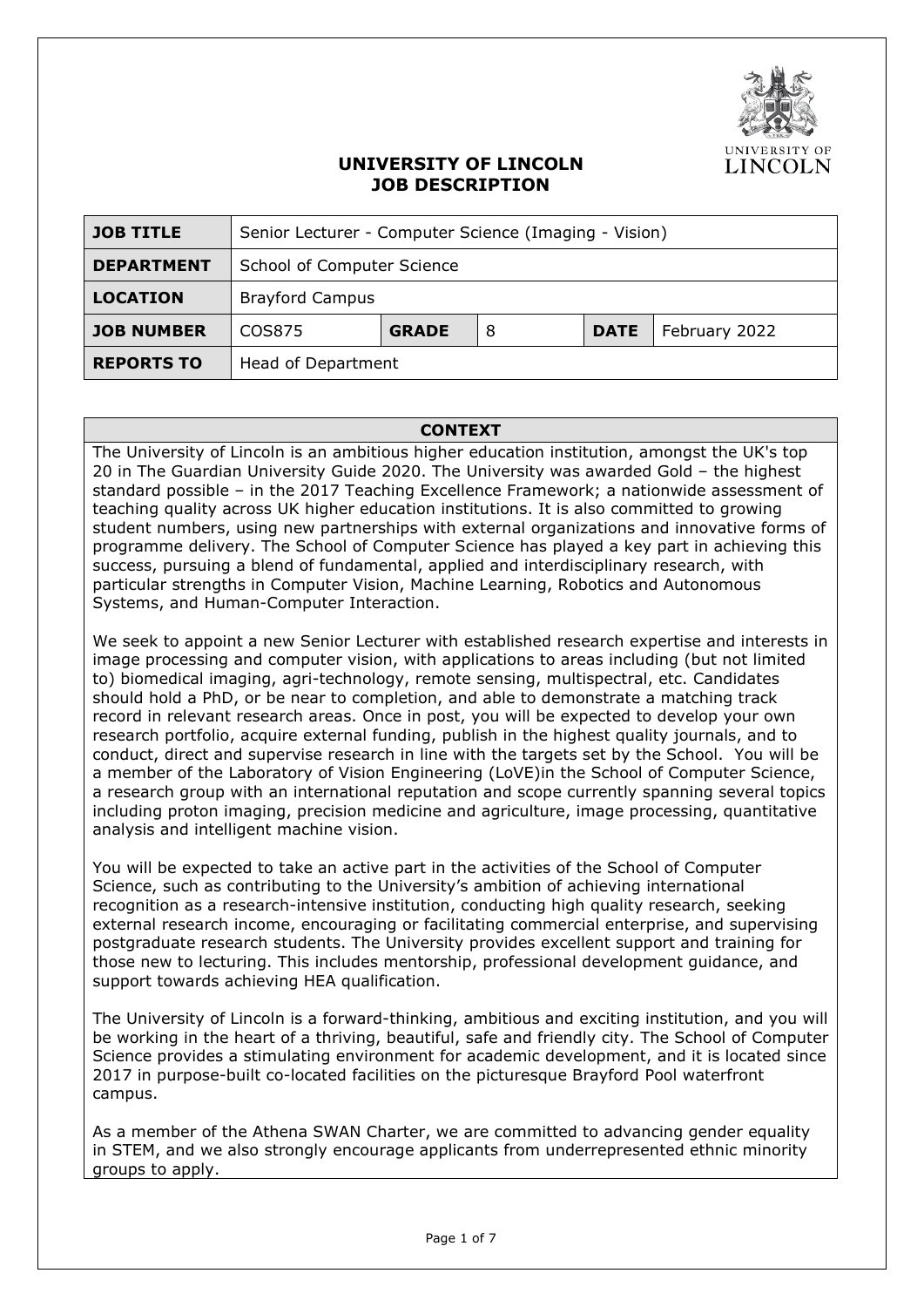### **JOB PURPOSE**

#### **General**

To work with colleagues on curriculum development and the advancement of relevant discipline areas within the University.

To plan, design and deliver teaching within programmes in relevant discipline areas.

To undertake student tutoring and support.

To contribute to the research profile of the department.

To carry out other activities, in support of the academic work of the department.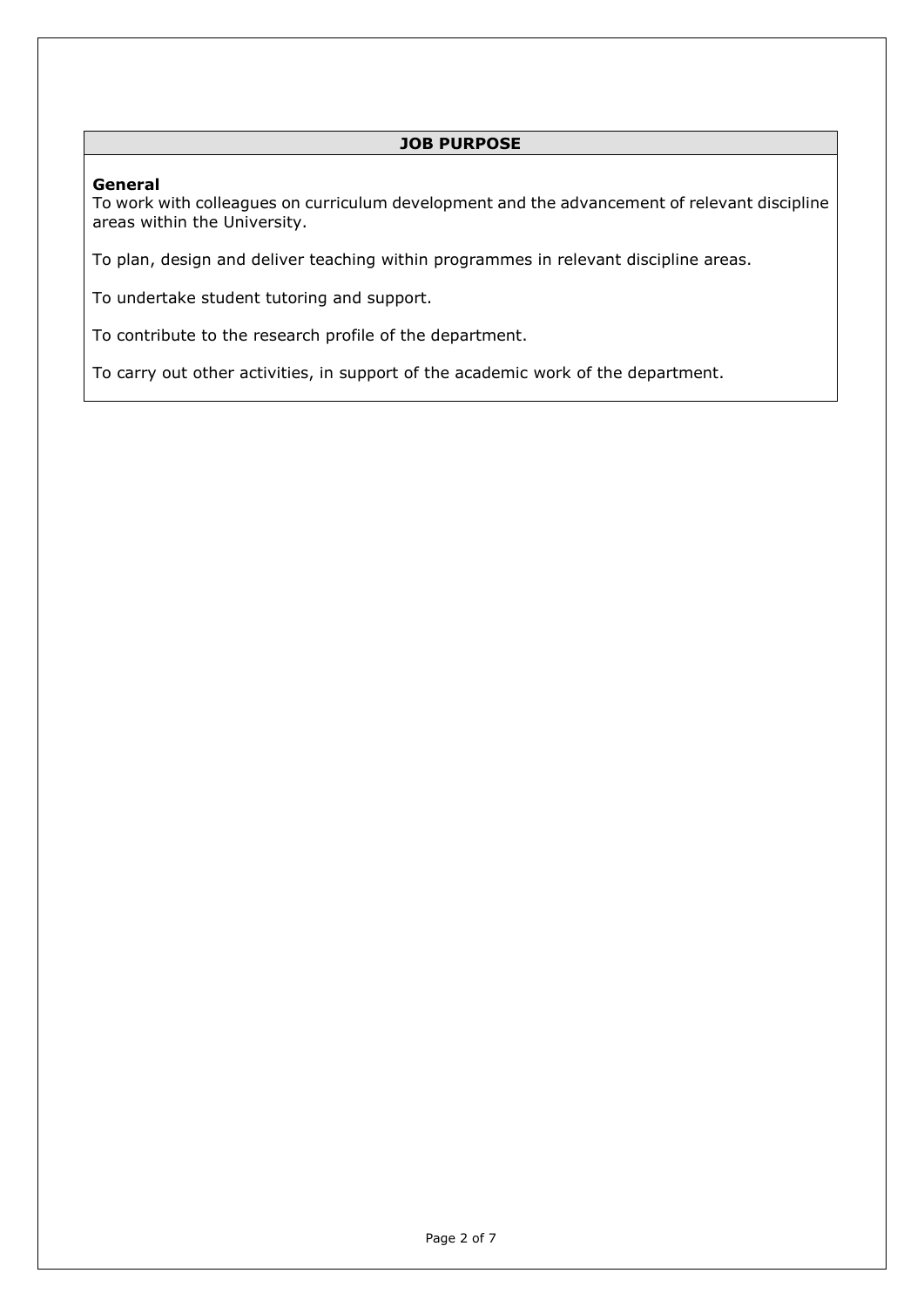# **KEY RESPONSIBILITIES**

The responsibilities of a Senior Lecturer are wide ranging and may change over time, according to the development needs of the department and the individual. In general, a Senior Lecturer can expect to undertake any of the following:

|                                        | <b>Teaching and Learning Support</b>                                                                                                                                                    |  |  |
|----------------------------------------|-----------------------------------------------------------------------------------------------------------------------------------------------------------------------------------------|--|--|
| $\bullet$                              | To engage in teaching on undergraduate and/or postgraduate level programmes, as<br>determined by the Head of Department. The range of teaching duties may change from<br>time to time.  |  |  |
| $\bullet$                              | Take responsibility for the design, content and delivery of specific areas of teaching and<br>learning, and for the quality of teaching delivered.                                      |  |  |
| $\bullet$                              | Ensure that teaching content is appropriately informed by current research and<br>advanced scholarly activity.                                                                          |  |  |
| $\bullet$                              | Collaborate with colleagues in the continuous review and development of the<br>department's programmes.                                                                                 |  |  |
| $\bullet$                              | Work in accordance with University policies and procedures to undertake assessment of<br>students' work and give feedback.                                                              |  |  |
| <b>Research and Scholarly Activity</b> |                                                                                                                                                                                         |  |  |
| $\bullet$                              | Make a contribution to the research profile of the department, School or College, and<br>pursue a personal research programme, consistent with the department's research<br>priorities. |  |  |
| $\bullet$                              | Have sufficient outputs to be returned in the REF, at agreed minimum standards,<br>inclusive of complex circumstances.                                                                  |  |  |
| $\bullet$                              | Collaborate in research activities and initiatives with colleagues in and beyond the<br>department.                                                                                     |  |  |
| $\bullet$                              | Engage in subject professional and pedagogy research, as required, to support teaching<br>activities.                                                                                   |  |  |
| $\bullet$                              | Ensure that outcomes of research and scholarly activity are appropriately disseminated<br>in peer reviewed outlets.                                                                     |  |  |
| $\bullet$                              | Apply for grant funding and manage, as appropriate, any grants which are secured.                                                                                                       |  |  |
| $\bullet$                              | Supervise and manage research projects, if required.                                                                                                                                    |  |  |
| <b>Liaison and Networking</b>          |                                                                                                                                                                                         |  |  |
|                                        | Establish contacts within the wider community; disseminate knowledge through public<br>activities which enhance the reputation of the department, School or College.                    |  |  |

• Participate in academic activities with industry and other external partners.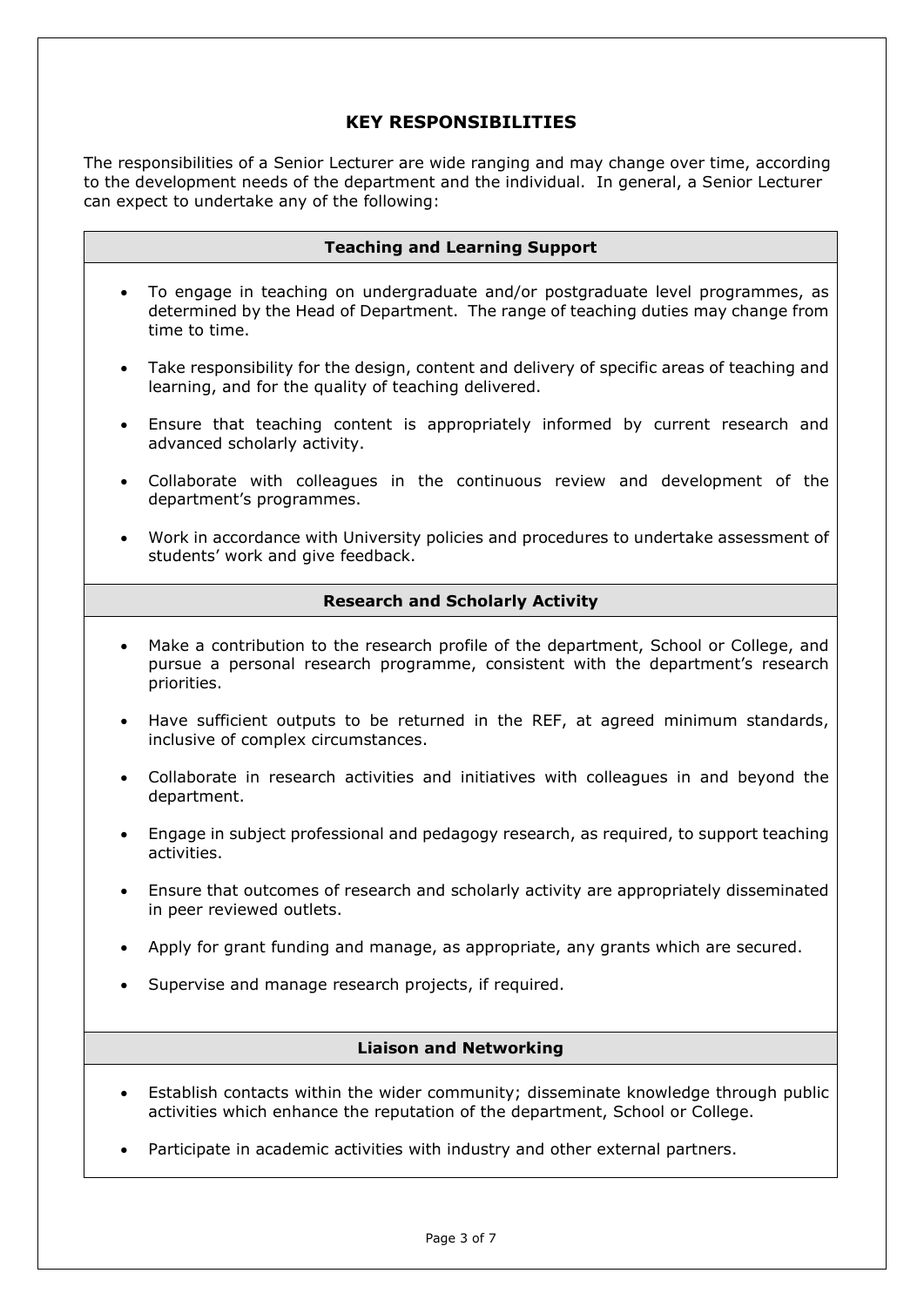- Maintain and develop links with relevant professional bodies and academic groups.
- Represent the School or College on appropriate external bodies.
- Take part in relevant internal boards, committees and working groups at College or University level, as required.
- Liaise with subject librarians, central timetabling and other services, to ensure resources available are appropriately deployed.

#### **Team Working**

- Act as a responsible team member; leading modules or programmes and co-ordinating the work of others to identify and respond to student needs.
- May be expected to supervise the work of others and/or participate in peer observation of teaching.

#### **Student Support**

- Act as academic tutor to students, as allocated by the Head of Department, and act as first line contact for them for advice and support on academic matters; ensuring that students are directed to relevant support services when necessary.
- Supervise research degree students, as appropriate.
- Supervise student projects and placements, as appropriate.

#### **Citizenship**

- Contribute to the wider mission and reputation of the University, with active involvement in activities contributing to general University life, e.g. open days; student activities; alumni events; mentoring; personal tutoring and engagement with student support; and delivery of outreach activities, e.g. school visits, local community activities.
- Active participation in committees/groups contributing to University life, e.g. health and safety; equality diversity and inclusivity; sustainability; and working groups.
- Engage in appropriate training programmes in the University; actively follow and promote University policies; and participate in the staff appraisal scheme and yearly Individual Research Plan (IRP).
- Contribute to the future development of the University and support the University's wider social, cultural and economic development of our region, with engagement and/or leadership of external partnerships; contributing to the civic mission of the University. Participation in external activities, such as volunteering, School Governor, cultural activities, community activities.

**In addition to the above, undertake such duties as may reasonably be requested and that are commensurate with the nature and grade of the post.**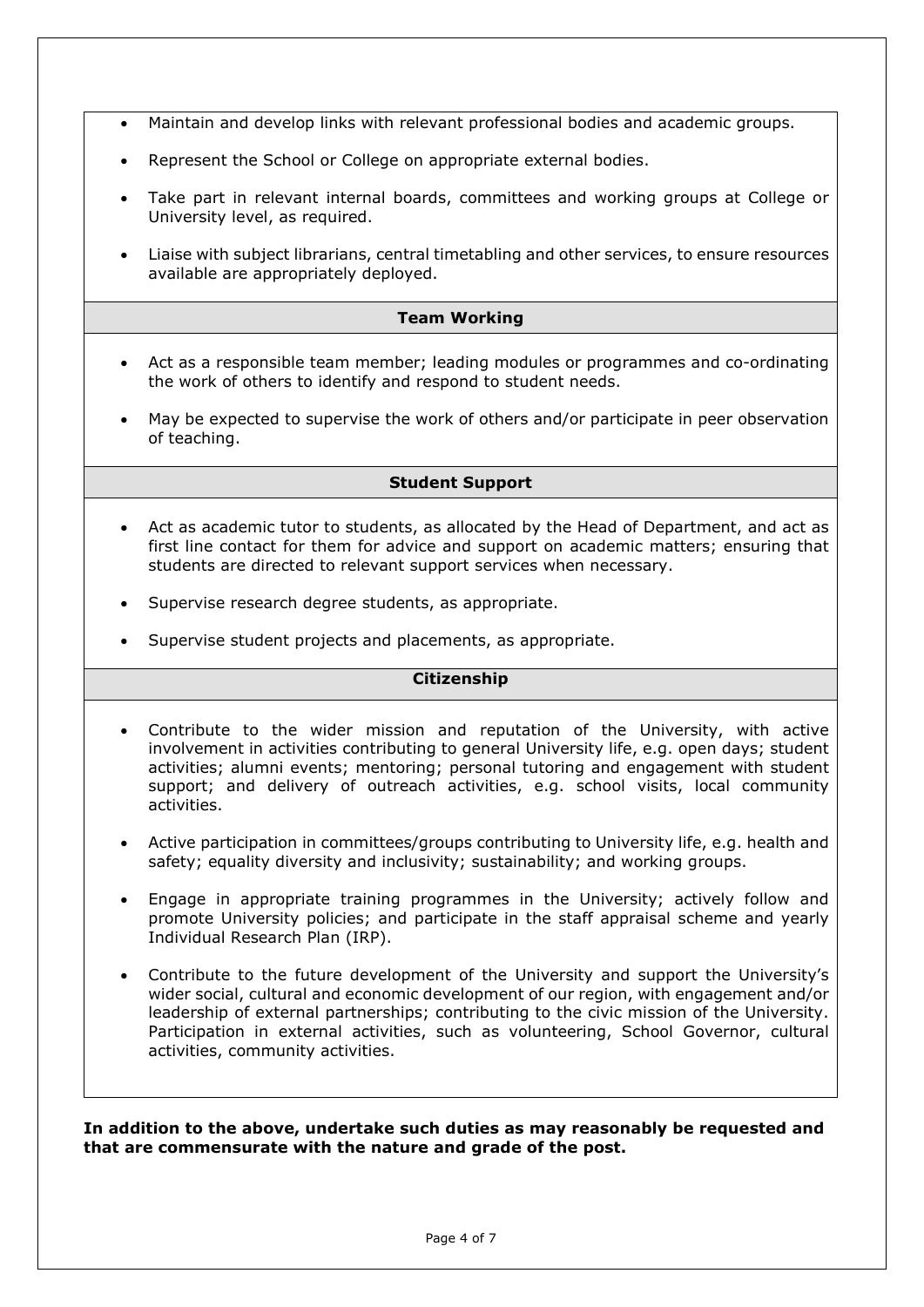# **ADDITIONAL INFORMATION**

| Key working relationships/networks                                                                                                                                                |                                                                                                                                       |  |  |  |  |
|-----------------------------------------------------------------------------------------------------------------------------------------------------------------------------------|---------------------------------------------------------------------------------------------------------------------------------------|--|--|--|--|
| <b>Internal</b>                                                                                                                                                                   | <b>External</b>                                                                                                                       |  |  |  |  |
| Head of Department<br>College Senior Academic Managers<br>$\bullet$<br>Departmental academic,<br>$\bullet$<br>administrative and technical staff<br><b>Support Services Staff</b> | • Relevant academic and professional<br>groups<br>• Relevant national, regional and<br>international networks<br>• External examiners |  |  |  |  |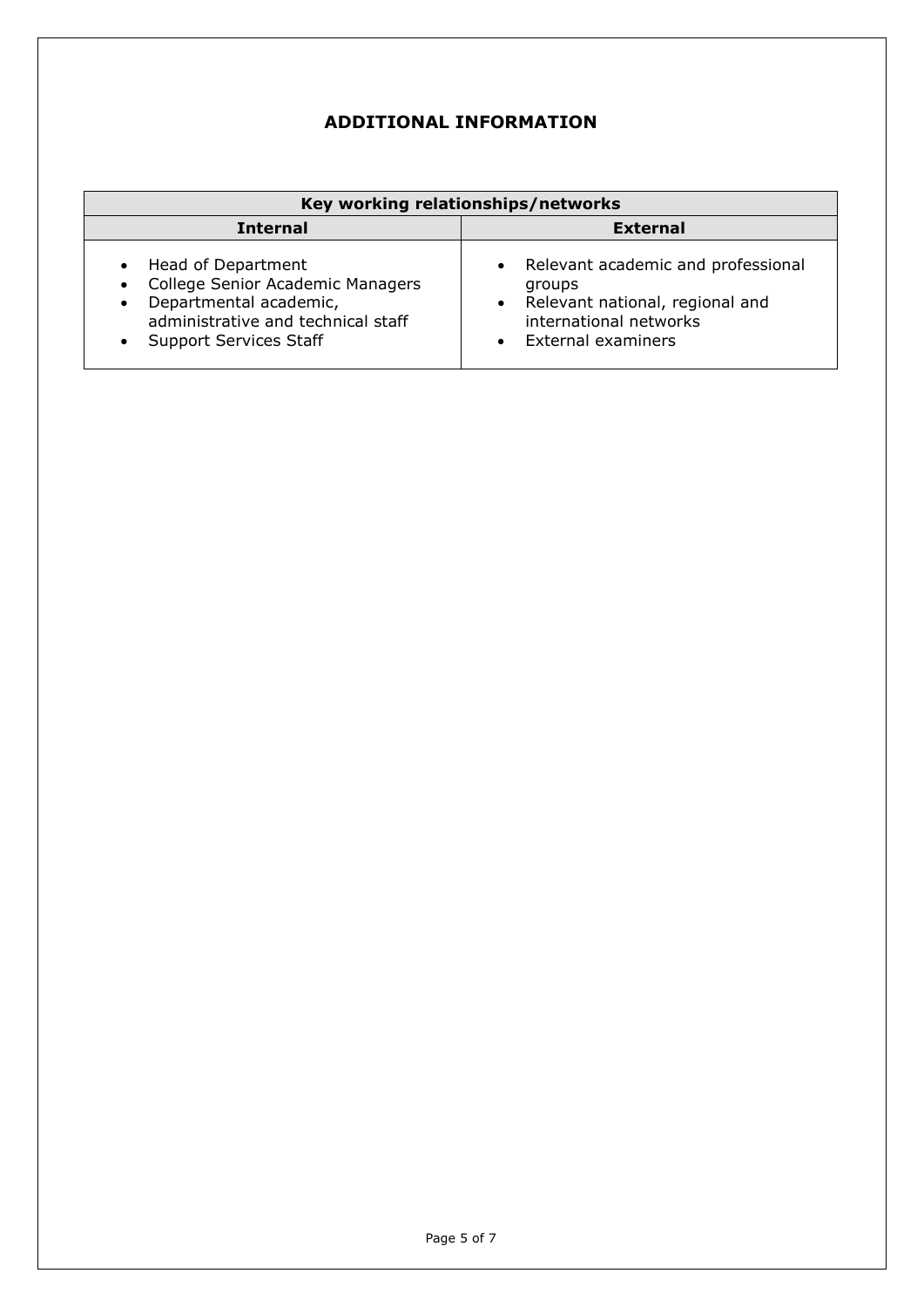

# **UNIVERSITY OF LINCOLN PERSON SPECIFICATION**

**JOB** 

**THE** Senior Lecturer **TITLE** Senior Lecturer **JOB NUMBER** COS875

| <b>Selection Criteria</b>                                                                                                                                      | <b>Essential</b><br>$(E)$ or<br><b>Desirable</b><br>(D) | <b>Where Evidenced</b><br><b>Application (A)</b><br>Interview (I)<br><b>Presentation (P)</b><br><b>References (R)</b> |  |  |
|----------------------------------------------------------------------------------------------------------------------------------------------------------------|---------------------------------------------------------|-----------------------------------------------------------------------------------------------------------------------|--|--|
| <b>Qualifications:</b>                                                                                                                                         |                                                         |                                                                                                                       |  |  |
| Relevant honours degree or equivalent                                                                                                                          | E.                                                      | A                                                                                                                     |  |  |
| PhD in relevant discipline or equivalent demonstrated<br>research record (normally by publication but, where<br>appropriate, through professional achievement) | Е                                                       | A                                                                                                                     |  |  |
| HE teaching qualification (HE PGCE or HEA fellowship) OR a<br>commitment to complete one                                                                       | Е                                                       | A                                                                                                                     |  |  |
| <b>Experience:</b>                                                                                                                                             |                                                         |                                                                                                                       |  |  |
| Relevant teaching in Higher Education OR relevant<br>professional experience                                                                                   | Е                                                       | A                                                                                                                     |  |  |
| Development and innovation of teaching and learning<br>methods                                                                                                 | D                                                       | A/I                                                                                                                   |  |  |
| Interdisciplinary work relevant to the department                                                                                                              | D                                                       | A/I                                                                                                                   |  |  |
| Research interest in a relevant area of work                                                                                                                   | D                                                       | A/I                                                                                                                   |  |  |
| Research supervision                                                                                                                                           | D                                                       | A/I                                                                                                                   |  |  |
| Proven record of outputs that would be returnable in the<br><b>REF</b>                                                                                         | Е                                                       | A/I                                                                                                                   |  |  |
| <b>Skills and Knowledge:</b>                                                                                                                                   |                                                         |                                                                                                                       |  |  |
| Depth and breadth of subject understanding                                                                                                                     | Е                                                       | A/I                                                                                                                   |  |  |
| Evidence of continuing professional development                                                                                                                | Е                                                       | $\mathbf{I}$                                                                                                          |  |  |
| Knowledge of Higher Education                                                                                                                                  | D                                                       | A/I                                                                                                                   |  |  |
| Ability to teach and assess across the range of taught<br>levels offered                                                                                       | Е                                                       | A/I                                                                                                                   |  |  |
| Ability to contribute to curriculum development                                                                                                                | Е                                                       | A/I                                                                                                                   |  |  |
| Ability to support students in their study through academic<br>counselling                                                                                     | Е                                                       | A/I                                                                                                                   |  |  |
| Ability to supervise research students                                                                                                                         | Е                                                       | A/I                                                                                                                   |  |  |
| Ability to work on own initiative                                                                                                                              | E                                                       | A/I                                                                                                                   |  |  |
| Excellent written and verbal communication skills                                                                                                              | Е                                                       | A/I                                                                                                                   |  |  |
| Good organisational and time management skills                                                                                                                 | E.                                                      | $\mathbf{I}$                                                                                                          |  |  |
| <b>Competencies and Personal Attributes:</b>                                                                                                                   |                                                         |                                                                                                                       |  |  |
| Enthusiasm and commitment                                                                                                                                      | Е                                                       | I                                                                                                                     |  |  |
| Team working                                                                                                                                                   | E.                                                      | $\mathbf I$                                                                                                           |  |  |
| Flexibility and adaptability                                                                                                                                   | Е                                                       | I                                                                                                                     |  |  |